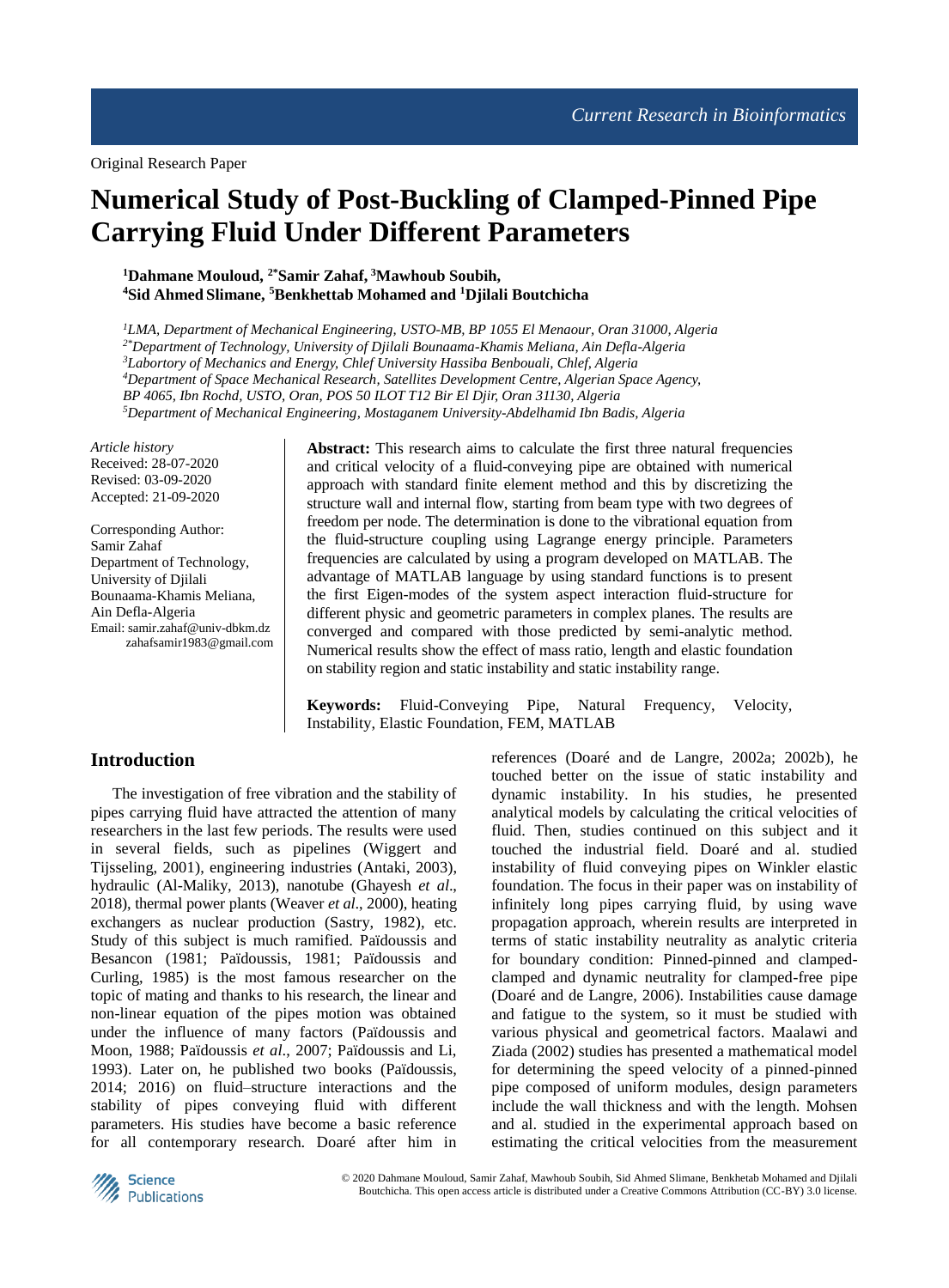of several fundamental natural frequencies, where utilizing the boundary condition: Pinned-pinned, clamped-pinned and clamped-clamped. In this approach low flow-rate pumps and simple fluid circuit can be used. The results were used for analysis the buckling (static instability) (Ismail *et al*., 2011). Recently, another work by the experimental approach for estimating buckling critical velocities from measuring several natural frequencies at relatively small flow rates is presented (Jweeg and Ntayeesh, 2016). The results show good agreement between the estimated and theoretical critical velocities in case of pinned-pinned and clampedpinned pipes. However for clamped-clamped pipes the accurate estimation requires higher flow rates. The method can serve using a relatively low pump discharge and simple fluid circuit instead of high discharge pumps which demand complication in the fluid circuits.

As presented in the research and results presented, this work mainly depends on the so-called Finite Element Method (FEM), where the critical velocity of flow is calculated according to the disappearance of the first natural frequency which is followed by the appearance of the first instability pattern (buckling), passing to dynamic instability (flutter), taking into account the boundary condition and effect of different parameters and on it, the first natural frequencies and critical velocities of the system are calculated using a program developed on MATLAB. This allows us to study static instability of buckling and discover its most important characteristics.

# **Differential Equation of Motion**

The problem to be considered is the vibration analysis of a fluid conveying pipe system on an elastic foundation Winkler-model. The derivation of the equation is based on Bernoulli– Euler elementary beam theory. The physical model of system is shown in Fig. 1. Figure 2 shows forces on fluid element, and forces and moment of pipe element (Païdoussis, 2014; 2016).



**Fig. 1:** Representation of the clamped-pinned pipe conveying fluid resting on elastic foundation



**Fig. 2:** (a) forces on fluid element; (b) forces and moments on pipe element δs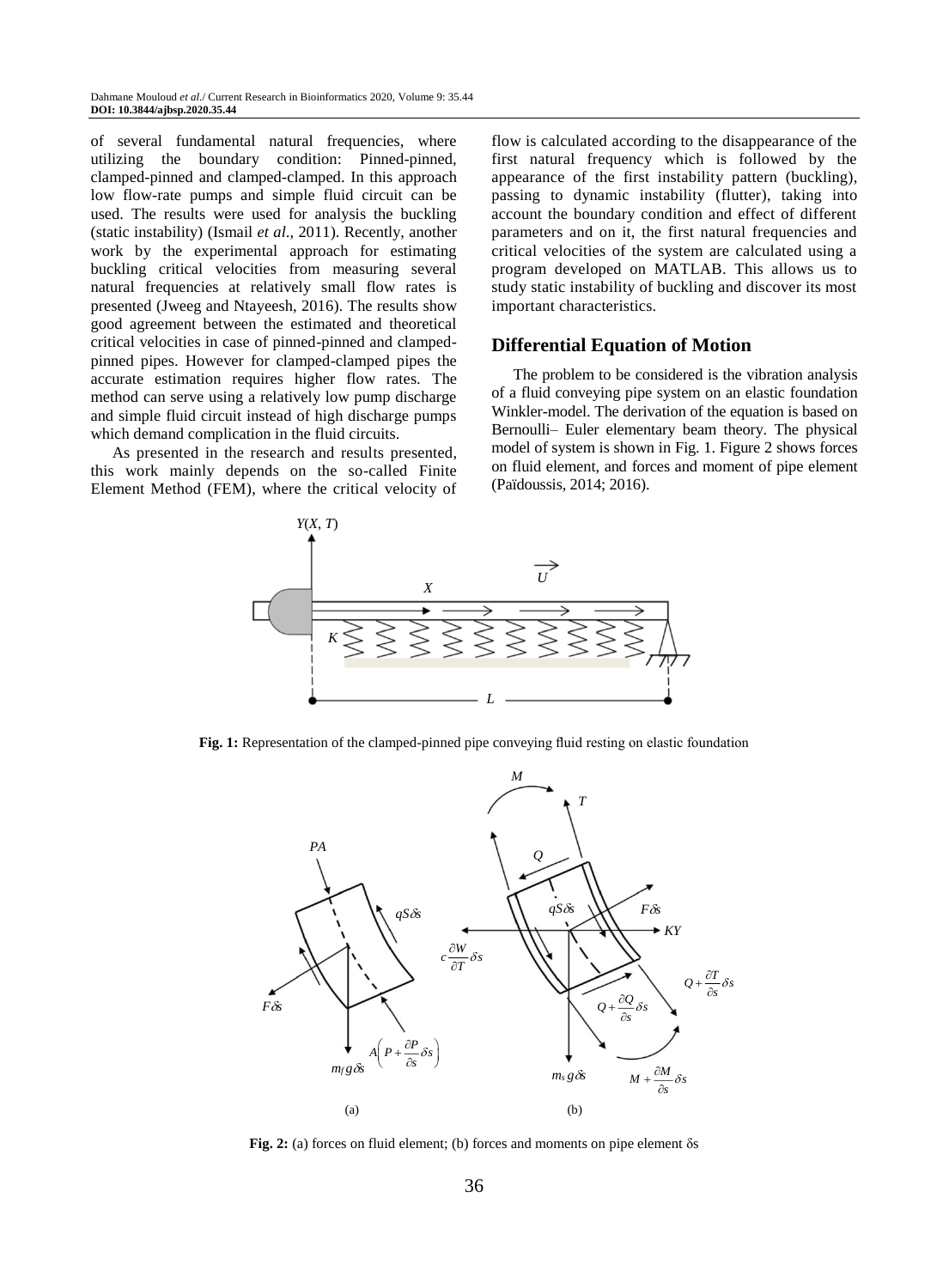The equation of motion for pipe carrying fluid on a Winkler elastic foundation is given as (Païdoussis, 2014):

$$
EI\frac{\partial^4 Y}{\partial X^4} + m_f U^2 \frac{\partial^2 Y}{\partial X^2} + 2m_f U \frac{\partial^2 Y}{\partial X \partial T}
$$
  
+ 
$$
\left(m_s + m_f\right) \frac{\partial^2 Y}{\partial T^2} + KY = 0
$$
 (1)

Where, the pipe is long and straight *L* conveying an incompressible fluid with steady speed *U*; the motions are small *δs*. The elastic foundation Winkler-model is  $KY, m_s$  and  $m_f$  the masses per unit length of the pipe and the fluid, respectively. The Boundary conditions are,

$$
Y|_{X=0} = \frac{\partial Y}{\partial X}|_{X=0} = Y|_{X=L} = \frac{\partial^2 Y}{\partial X^2}|_{X=0} = 0
$$
\n(2)

Where, the non-dimensional parameters (Païdoussis, 2014; 2016), are:

$$
x = X / L, y = Y / L, t = \left( EI / (m_f + m_s)^{1/2} \right) T / L^2,
$$
  
\n
$$
\beta = m_f / (m_f + m_s),
$$
  
\n
$$
u = UL (m_f / EI)^{1/2}, k = KL^2 / EI
$$

Where, the potential (deformation) energy and the kinetic energy of the solid element expressed by:

$$
V_1 = \frac{1}{2} \int_0^L EI \left(\frac{d^2 W}{dX^2}\right)^2 dX\tag{3}
$$

$$
E_{Cs} = \frac{1}{2} \int_0^L m_s \frac{d^2 W}{dT^2} dX \tag{4}
$$

The kinetic energy of the fluid element can be expressed:

$$
E_{C_f} = \frac{1}{2} \int m_f \left( U \frac{dW}{dX} + \frac{dW}{dT} \right)^2 dX \tag{5}
$$

The potential energy over the length of elastic foundation can be expressed:

$$
V_2 = \frac{1}{2} \int_0^L KW^2 dX \tag{6}
$$

The equation of element deflection for straight two dimensional beam elements could have the form (Rao, 2011):

$$
W(X,T) = \sum_{i=1}^{N} N_i(X) W_i(T)
$$
 (7)

Where,  $[N_i]$  represent the shape function and  $W_i(T)$  is the function which represents the shape of the displacements and rotations at nodes, see Fig. 3. The Fig. 4 shows the dimensionless coordinates.

Therefore, Equation (7) becomes:

$$
W(X,T) = N_1(X)W_1(T) + N_2(X)\theta_1(T)
$$
  
+ $N_3(X)W_2(T) + N_4(X)\theta_2(T)$  (8)



**Fig. 3:** Beam element nodal displacements; Where,  $W_1$ ,  $\theta$ ,  $W_2$  and  $\theta$ : Are the displacements and rotations at the nodes



**Fig. 4:** Reference element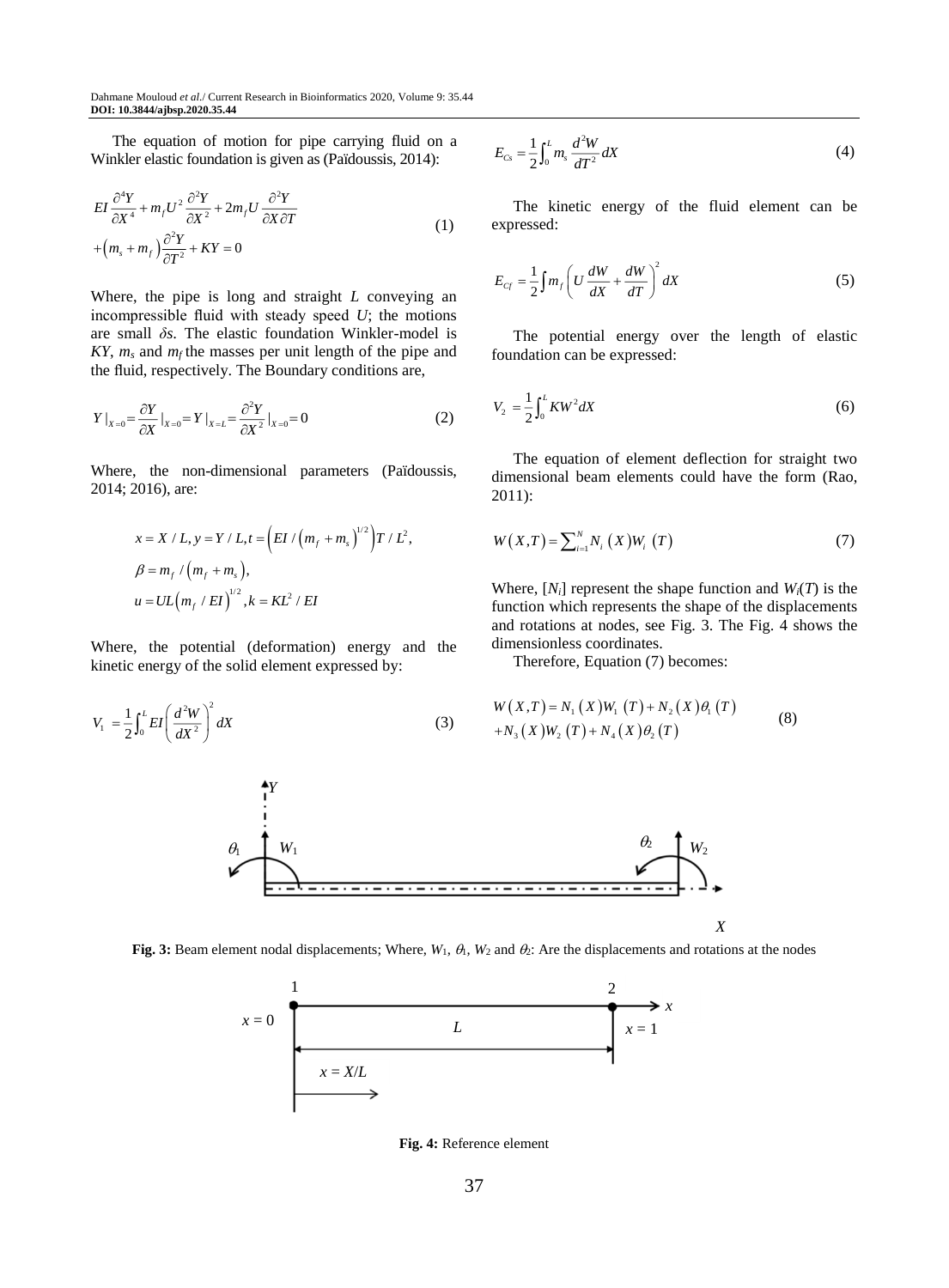Forming shape functions:

$$
\begin{cases}\nN_1 = 1 - 3x^2 + 2x^3 \\
N_2 = L(x - 2x^2 + 3x^3) \\
N_3 = 3x^2 - 2x^3 \\
N_4 = Lx^2(x - 1)\n\end{cases}
$$
\n(9)

where,  $0 \le x \le 1$ . Lagrange's principle:

$$
\frac{d}{dT}\left(\frac{\partial E_C}{\partial \dot{q}_i}\right) - \frac{\partial E_C}{\partial \dot{q}_i} + \frac{\partial V}{\partial q_i} = 0\tag{10}
$$

The standard equation of motion in the finite element form is:

$$
[M]{\dot{q}} + [C]{\dot{q}} + ([K])\{q\} = 0 \tag{11}
$$

Where:

$$
[M] = [M_s] + [M_f] = \text{Elementary mass matrix of the system}
$$
  
[C] = Elementary damping matrix of the system  

$$
[K] = [K_s] - [K_f] = \text{Elementary stiffness matrix of the system}
$$

Considering the displacement vector as:

$$
\{Q\} = \{E\}.\exp(\lambda t) \tag{12}
$$

The governing equation of the system for fluid-structure coupling can be transformed into its state-space:

$$
\begin{bmatrix} 0 & I \\ -M^{-1}K & -M^{-1}C \end{bmatrix} - \lambda \begin{bmatrix} I & 0 \\ 0 & I \end{bmatrix} \begin{bmatrix} \lambda \{E\} \\ \{E\} \end{bmatrix} = \begin{bmatrix} 0 \\ 0 \end{bmatrix}
$$
(13)

where, *I* is the identity matrix,

Complex conjugate Eigen-values,  $\lambda^m = Re^m + j\omega^n$ .

The stability and static instability of the system under consideration is determined by the sign of real part and the natural frequencies values (the imaginary part) of the complex Eigen-value.

#### **Results and Discussion**

In studying and analyzing the concept of instability, the fundamental natural frequency of a pipe decreases with increasing fluid velocity. There are certain cases where a decrease in this natural frequency can be very important and with large fluid velocities, the pipe may become unstable. Results will be discussed for various values of *β*, length *L*, elastic foundation *k* (Winkler type) and the instability parameters for clamped-pinned pipe. The elastic modulus of pipe is  $(E = 207 \text{ GPa})$ , pipe length is  $(L = 1 \div 2 \text{ m})$ , fluid density is  $(m_f = 1000$ kg/m<sup>3</sup>), pipe density is  $(m_s = 7850 \text{ kg/m}^3)$ , pipe thickness for  $(\beta = 0.1 \div 0.9)$  and the outer diameter of the pipe is (0.03 m).

Boundary conditions with clamped-pinned ends give the system more rigidity and stability than pinned-pinned ends and less than the clamped-clamped ends. So, the raise of the flow velocity is needed to reach the desired goal, which is the critical velocity in both modes. The cases can be divided into three; according to the parameters effect masse ratio *β*, length *L* and Winkler elastic foundation.

The validation of our program was made by doing a convergence study. Convergence was performed for two velocities, Fig. 5 shows the first three proper modes according to  $U = 175$  m/s. There is very fast convergence for the first two modes according to the number of elements. Convergence is obtained for the third mode with 13 elements. The program has been validated with reference (Ni *et al*., 2011) by calculating the first three dimensionless frequencies as a function of the fluid velocity for clamped-pinned pipe with internal fluid and  $\beta$  = 0.5. The Table 1 shows that the dimensionless results obtained numerically are similar to those obtained by the semi-analytical approach so-called DTM. The biggest change in the range of 6% is very acceptable. It is preferable to use a dimensioning to see the effect of flow velocity and mass ration on natural frequencies developments. So, the Fig. 6 shows the variation of the three first natural frequencies as function of fluid velocity with three mass rations, (a)  $\beta = 0.1$ , (b)  $\beta = 0.3$  and (c)  $\beta = 0.5$ , respectively. For  $U = 0$  (fluid at rest), the biggest variation on frequencies is 37%. Based on the first case, where  $\beta = 0.1$ , for  $U \equiv U_{cr}$ , that is the first critical velocity (velocity of static instability)  $U =$ 869.53 m/s, decrease by 77% in the third case ( $\beta$  = 0.5), where the critical velocity reaches 199.50 m/s, while the critical speed is equal 256,05 m/s for  $\beta = 0.3$ . The biggest variation of instability static range is 46%. So, an increase in the value of  $\beta$  leads to a decrease in the stability region, critical velocities, as well as the instability range. The effect of all this analysis is that damping in this type of behavior is positive which leads with the passage of time to gradually reduce the rigidity of the system down to flutter. Other than the dimensional results, dimensionless results obtained do not show these changes for different mass ratios, Fig. 7. The second discourse of this paper deals with the study of the effect of length on the natural frequencies as a function of the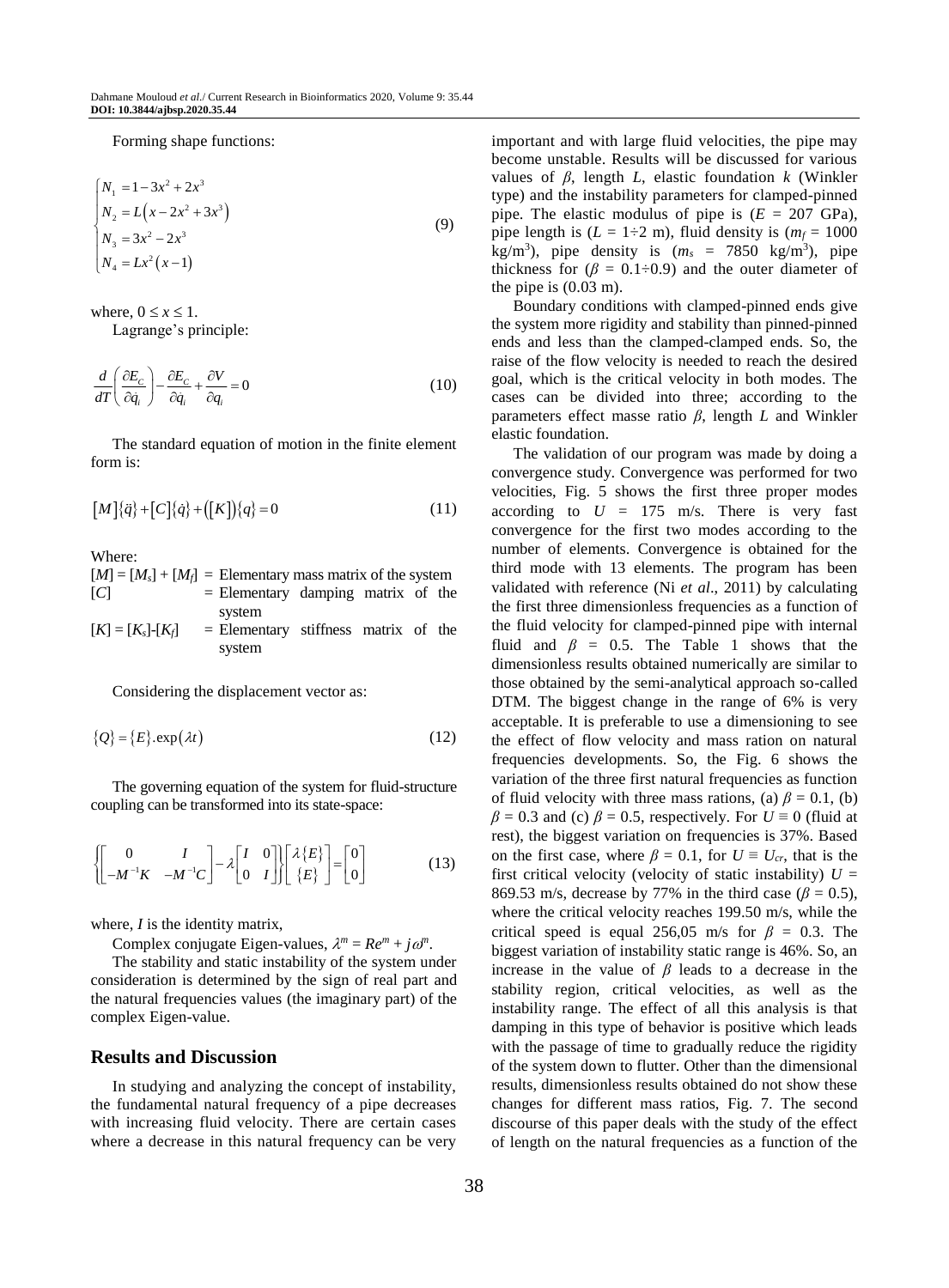fluid velocity for three different lengths  $(L = 1, L = 1.5,$ *L* = 2), with mass ratios  $β = 0.3$  Fig. 8. The variations show that length has significant effect on the rigidity which lowers the frequencies of the system according to the flow velocity and consequently quickly reaches the first critical velocity of buckling. The biggest variation is equal to 44%, where the critical velocity of static instability drops from 1.44  $\pi$  to 1.19  $\pi$  ( $L = 1.5$ ) and to 1.08 for  $L = 2$ , while the biggest variation on natural frequencies do not exceed value of 16.50%. The change in the level of instability range is evident, increasing with the increase in length, where the changes reach

#### *Mass Ratio Effect*

38.93%. The last case is devoted to the study of the first natural frequencies of a clamped-pinned pipe carrying fluid which rests on an elastic foundation such as Winkler-type. The effect of the elastic is stabilizing for the system, as show in the Fig. 9. Four different values of k-Winkler type were used. The stability of the system increases with increasing k, with the critical velocity corresponding to static instability, while decreasing the instability range as shown in the Fig. 9 depending on, as the biggest change is found over 58%. The critical velocity of static instability is 2.67  $\pi$  for  $k = 10^3$ , with an increase of 45.31%.



**Fig. 5:** Convergence of the first three natural frequencies of clamped-pinned pipe,  $U = 150$  m/s,  $\beta = 0.5$ 



39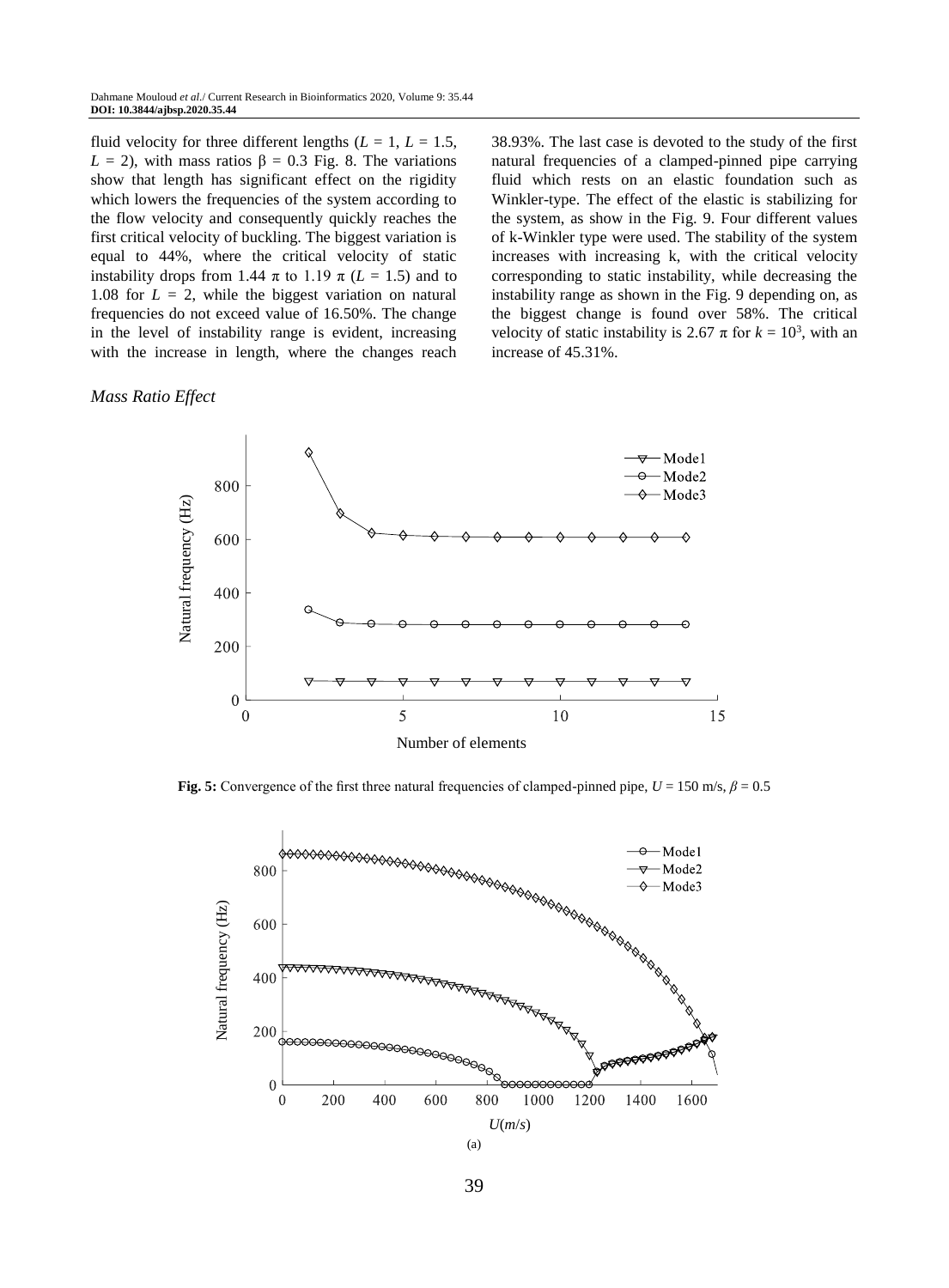

**Fig. 6:** Three proper modes on fluid velocity function of clamped-pinned pipe conveying fluid with different mass ratio, (a)  $\beta = 0.1$ , (b)  $\beta = 0.3$ , (c)  $\beta = 0.5$ 

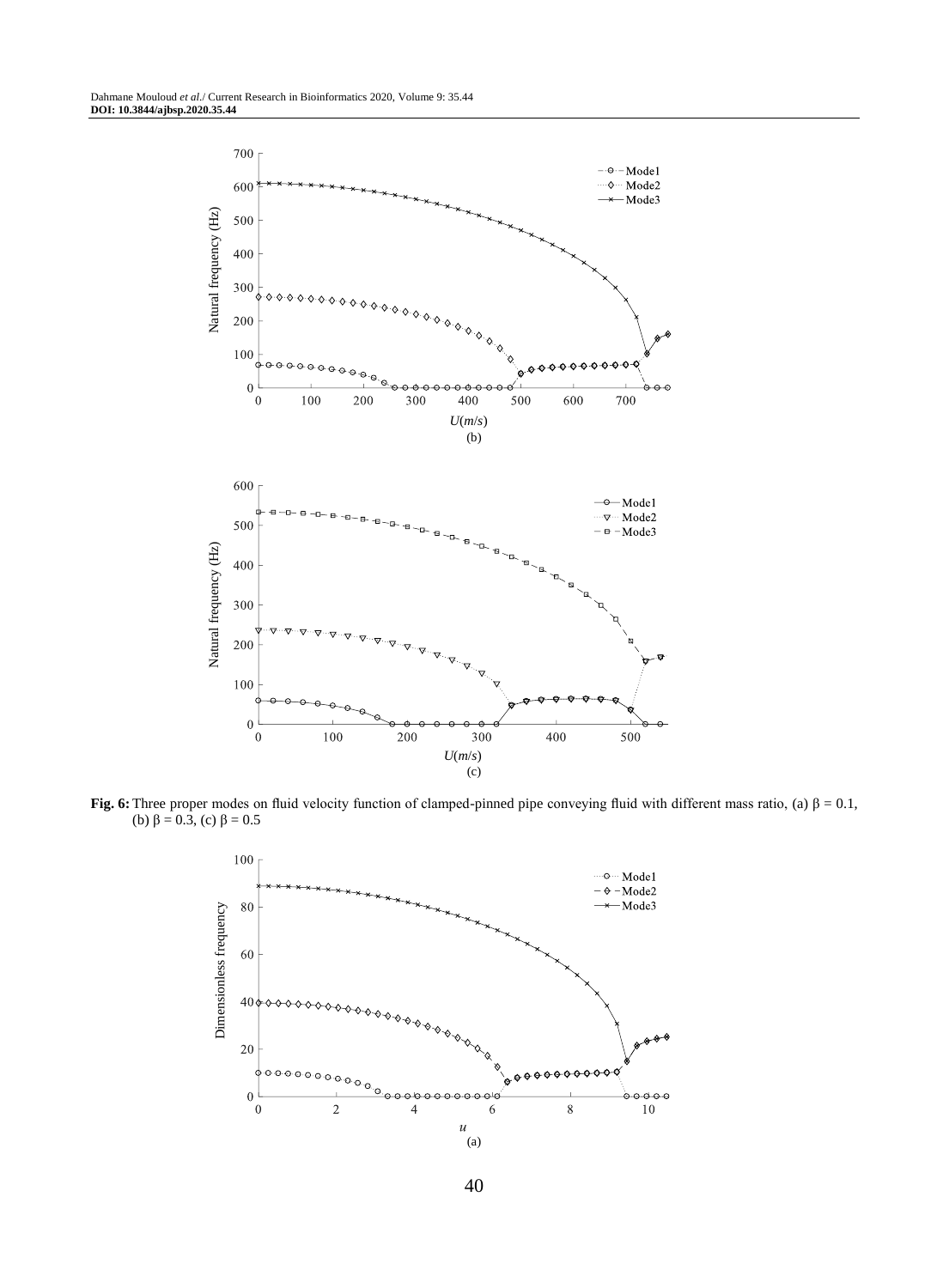

**Fig. 7:** Three proper modes on fluid velocity function of Clamped-pinned pipe conveying fluid, (a)  $\beta = 0.3$ , (b)  $\beta = 0.5$ 





41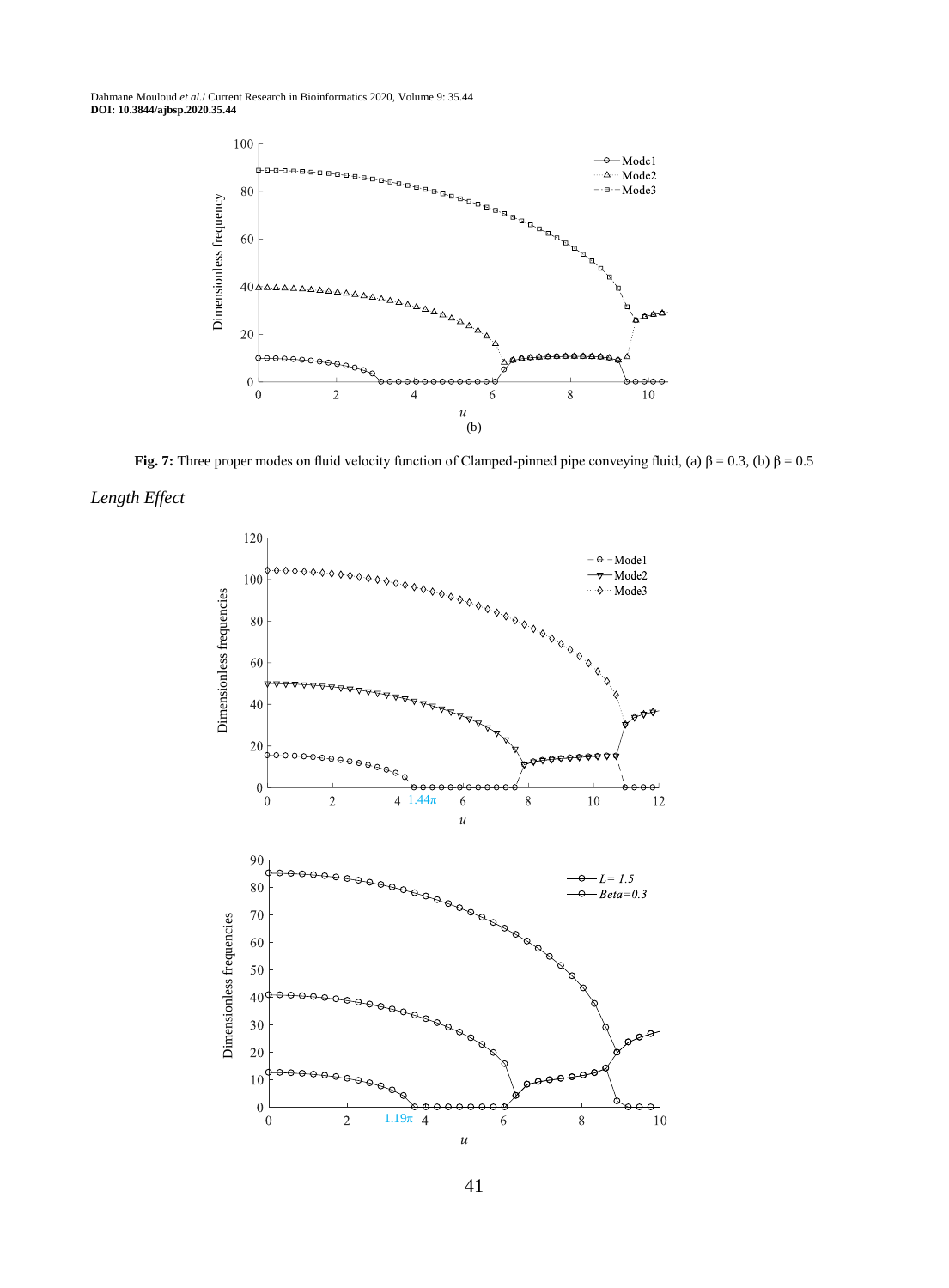

**Fig. 8:** Effect of length on the natural frequency of the pipe at different fluid velocities



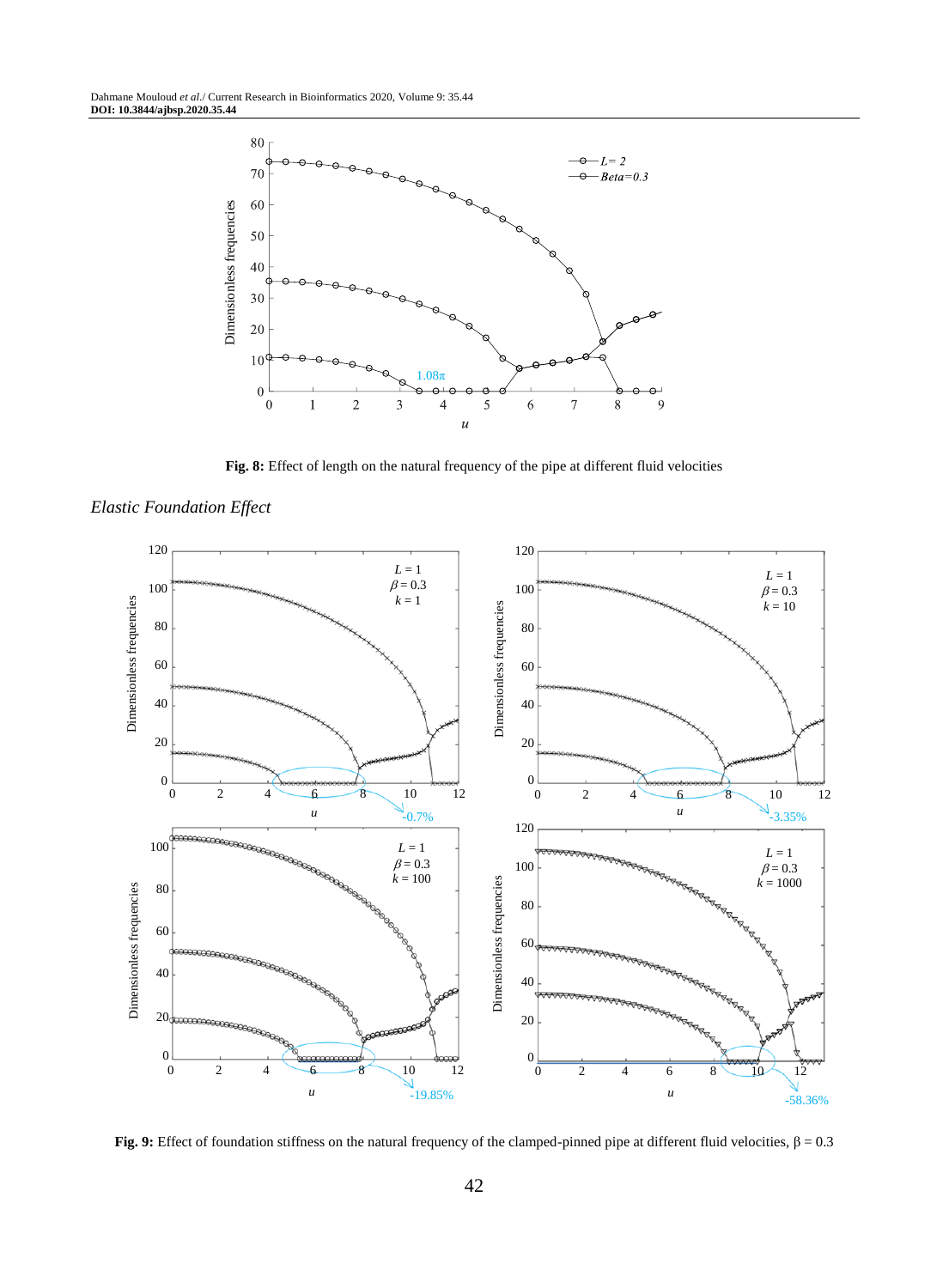|                  | $\beta$ = 0.1  |                |           |
|------------------|----------------|----------------|-----------|
|                  |                |                |           |
| $\boldsymbol{u}$ | $\Omega_1$ DTM | $\Omega_1$ FEM | Variation |
| 0.0              | 15.4183        | 15.4181        | 0.000     |
| 0.1              | 15.4131        | 15.4106        | 0.016     |
| 0.5              | 15.4001        | 15.3214        | 0.511     |
| 1.0              | 14.9797        | 15.0276        | 0.319     |
| 2.0              | 13.6124        | 13.7932        | 1.328     |
| 3.0              | 11.1054        | 11.4542        | 3.140     |
| 4.0              | 6.6146         | 7.0170         | 6.083     |
| 4.499            | 0.0000         | 0.0000         | 0.000     |

**Table 1:** The first natural frequency of a clamped-pinned fluidconveying pipe for various values of u and  $\beta = 0.1$ 

## **Conclusion**

The free vibration of pipe transporting a fluid is treated, for boundary conditions: Clamped-pinned ends. The pipe structure and internal flow were modeled by Euler– Bernoulli beam. The numerical aspect with the finite method gives solutions in a complex plane by determining the proper modes of our system; the numerical results are finally combined with the semi-analytic results DTM. Several examples have been treated for the study of the influence of different geometric and physic parameters on the system instability. The first observation that can be made is that the natural frequencies of the system weight the velocity of the flow. The instability appears when the flow velocity exceeds a threshold called critical velocity of static instability, when the first frequency is equal to zero (the first proper mode disappears). It had noticed that increasing β slightly decreases the rigidity of the system (by loss of rigidity) and the system consequently decreases their natural frequencies. The result showed a large variation in the values of stability region and instability with the increase in the mass ratio. It had noticed that increasing length L slightly decreases the stability region and critical velocity of instability and consequently leads to an increase in the instability range. The typical Winker elastic foundation increases the rigidity of the system and consequently the natural frequencies and the critical velocities. What distinguishes most of this research from others is its discussion of the axis of instability and what it means in this field that is why some analysis and calculation were done in the presented research, hoping to continue with other work in the same field.

#### **Acknowledgment**

Thanks to group members who contribute in this research from the first one to the last.

#### **Author's Contributions**

**Dahmane Mouloud, Samir Zahaf and Benkhettab Mohamed:** The authors of the idea and the research conduced the theoretical study.

**Mawhoub Soubih and Sid Ahmed Slimane:** Extracted elementary matrix using the finit element method.

**Djilali Boutchicha:** Undertook programming using the Matlab code.

## **Ethics**

This article is original and contains unpublished material. The corresponding author confirms that all of the other authors have read and approved the manuscript and no ethical issues involved.

## **References**

- Al-Maliky, R. F. (2013). Force convection of laminar liquid flow inside pipe exerted to non-uniform heat flux. Int J Therm Technol, 3(3), 113-9.
- Antaki, G. A. (2003). Piping and pipeline engineering: Design, construction, maintenance, integrity and repair. CRC Press.
- Doaré, O., & de Langre, E. (2002a). Local and global instability of fluid-conveying pipes on elastic foundations. Journal of fluids and structures, 16(1), 1-14.
- Doaré, O., & de Langre, E. (2002b). The flow-induced instability of long hanging pipes. European Journal of Mechanics-A/Solids, 21(5), 857-867.
- Doaré, O., & de Langre, E. (2006). The role of boundary conditions in the instability of one-dimensional systems. European Journal of Mechanics-B/Fluids, 25(6), 948-959.
- Ghayesh, M. H., Farokhi, H., & Farajpour, A. (2018). Chaotic oscillations of viscoelastic microtubes conveying pulsatile fluid. Microfluidics and Nanofluidics, 22(7), 72.
- Ismail, M. R., Yousif, A. E., & Jweeg, M. J. (2011). Experimental estimation of critical buckling velocities for conservative pipes conveying fluid. Al-Khwarizmi Engineering Journal, 7(4), 17-26.
- Jweeg, M. J., & Ntayeesh, T. J. (2016). Determination of critical buckling velocities of pipes conveying fluid rested on different supports conditions. International Journal of Computer Applications, 134(10), 34-42.
- Maalawi, K. Y., & Ziada, M. A. (2002). On the static instability of flexible pipes conveying fluid. Journal of fluids and structures, 16(5), 685-690.
- Ni, Q., Zhang, Z. L., & Wang, L. (2011). Application of the differential transformation method to vibration analysis of pipes conveying fluid. Applied Mathematics and Computation, 217(16), 7028-7038.
- Païdoussis, M. P. (1981). Fluidelastic vibration of cylinder arrays in axial and cross flow: state of the art. Journal of Sound and Vibration, 76(3), 329-360.
- Païdoussis, M. P. (2014). Fluid-structure interactions slender structures and axial flow. Academic Press, London.